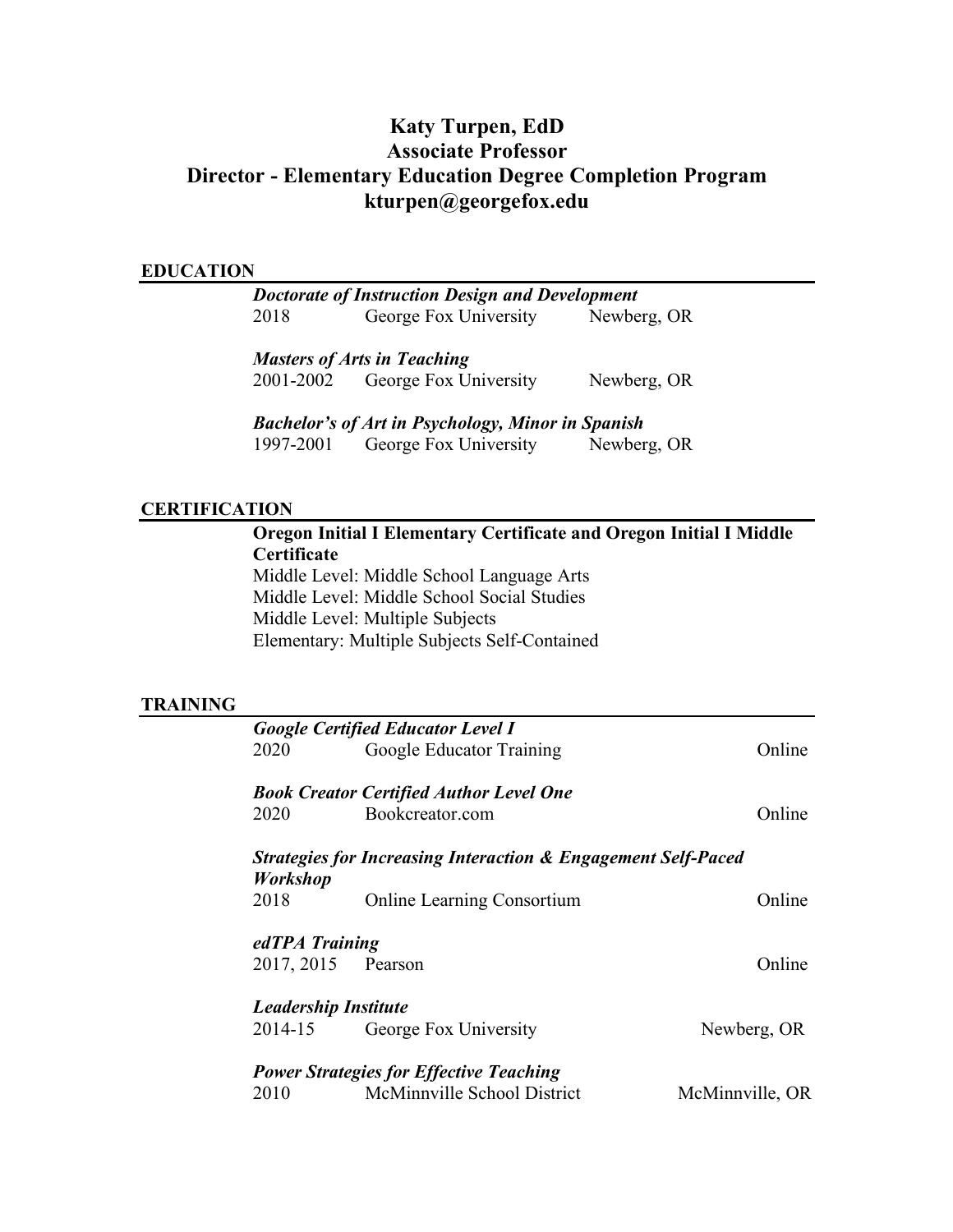| <b>Vicki Spandel The 9 Rights of Every Writer Book Study</b> |                                                       |                 |  |
|--------------------------------------------------------------|-------------------------------------------------------|-----------------|--|
| 2009                                                         | McMinnville School District                           | McMinnville, OR |  |
|                                                              |                                                       |                 |  |
|                                                              | <b>Jeff Anderson Mechanically Inclined Book Study</b> |                 |  |
| 2009                                                         | McMinnville School District                           | McMinnville, OR |  |
| <b>Project CRISS Training</b>                                |                                                       |                 |  |
|                                                              |                                                       |                 |  |
| 2008                                                         | McMinnville School District                           | McMinnville, OR |  |
|                                                              | <b>Differentiated Instruction Workshop I and II</b>   |                 |  |
|                                                              | 2006-2007 Willamette University                       | Salem, OR       |  |
|                                                              |                                                       |                 |  |
| <b>SIOP</b> Training                                         |                                                       |                 |  |
|                                                              | 2004 McMinnville School District                      | McMinnville, OR |  |
|                                                              |                                                       |                 |  |
| <b>WEB</b> Training                                          |                                                       |                 |  |
| 2003                                                         | <b>Boomerang Project</b>                              | Santa Cruz, CA  |  |

# **K-12 TEACHING EXPERIENCE**

| Duniway Middle School                             |                 |
|---------------------------------------------------|-----------------|
| 2002-2011 McMinnville School District             | McMinnville, OR |
| • Sheltered Literacy and Social Studies Class     |                 |
| • Social Studies $6th$ , $7th$ , and $8th$ grades |                 |

• Literacy  $6<sup>th</sup>$ ,  $7<sup>th</sup>$ , and  $8<sup>th</sup>$  grades

# **HIGHER EDUCATION TEACHING RELATED EXPERIENCES**

# **George Fox University Assistant Professor MAT, MEd, and ELEd Programs Newberg OR** *2008-Current*

# *Assessment Workshop MAT*

Focus on formative and summative assessment tools using a variety of hands-on methods.

### *Classroom Assessment: Assessing and Planning for All Learners MAT*

Building on the conceptual ideas of Assessment for Learning, this course focuses on the idea that assessment is a collaborative process that involves the student, teacher, and other stakeholders in a collaborative experience that is designed to empower student success. The four dimensions of background knowledge, language abilities, academics, and behavior assessments will provide the impetus for a course which investigates, develops, and plans assessments for all students, specifically including English language learners, special education students, talented and gifted students, and mainstream students. A wide diversity of classroom assessments will be explored. Additionally, the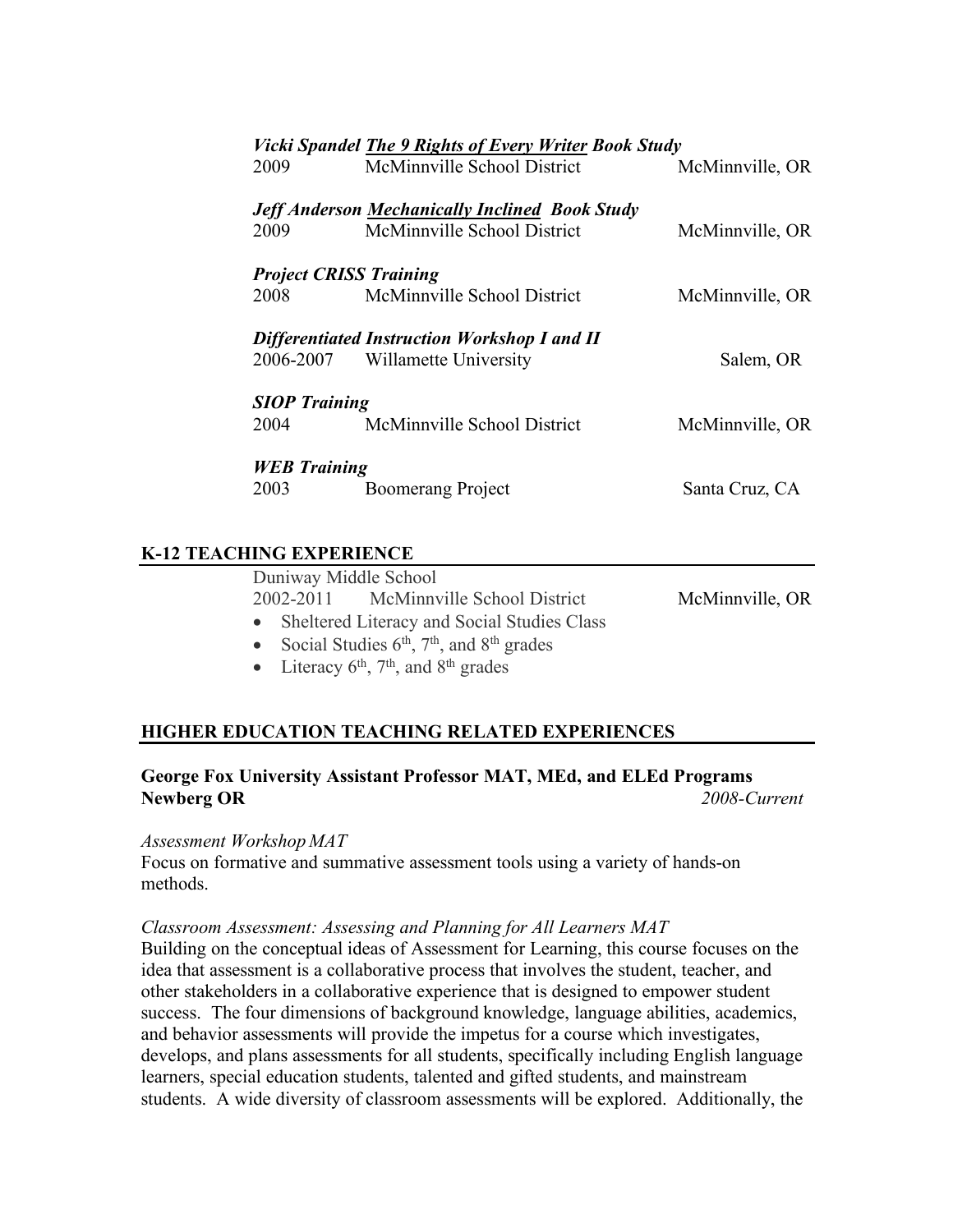use and interpretation of standardized assessments will be examined. Through direct practice, teacher candidates will gain insights into identification, placement, monitoring and exiting criteria for ELL students according to federal and state policies; and will be prepared to implement fair and realistic accommodations/assessments in the mainstream classroom.

### *Christian Faith and Thought ELEd*

The class focuses on how faith influences one's worldview, the influence of Christianity upon society, and how the Christian faith relates to helping people.

### *Classroom Management and Behavior Support MAT*

Intensive and hands-on instruction regarding individual and group management strategies, behavior analysis, modifications of environment, preventative strategies, positive behavioral support systems for all students.

# *Classroom Management Workshop MAT*

Application of best practices to enhance and improve student teacher performance in the classroom by giving students effective tools to use in managing a classroom.

### *Cohort Leading MAT, ELEd*

Building community, advocating for students, mentoring and guiding teacher candidates through their preliminary licensure experience.

### *Curriculum and Assessment MEd*

This course will focus on designing curriculum units and instructional plans for a standards-based curriculum while utilizing research-based best practices for teaching, learning and assessment. There will be an emphasis on the development and implementation of an integrated interdisciplinary unit for the candidate's specific teaching or educational assignment that utilizes concept-based curriculum strategies and instructional techniques to "teach beyond the facts for the thinking classroom."

#### *Curriculum Design with ESOL ELEd*

Working within the differentiation framework (background knowledge, language, academic and behavior) BLAB, this course examines and applies the concepts and instructional strategies that are essential for the academic achievement of our students from cultural, diverse, language, behavioral and academic backgrounds. Specific emphasis is devoted to the success of our exceptional students and our second language learners.

#### *Elementary Mathematics Methods MAT*

Study of instructional strategies and the design, implementation, and evaluation of math curriculum for early childhood and elementary classrooms. Emphasis is given to assessment, and tiered instruction.

*Foundations for Literacy MAT*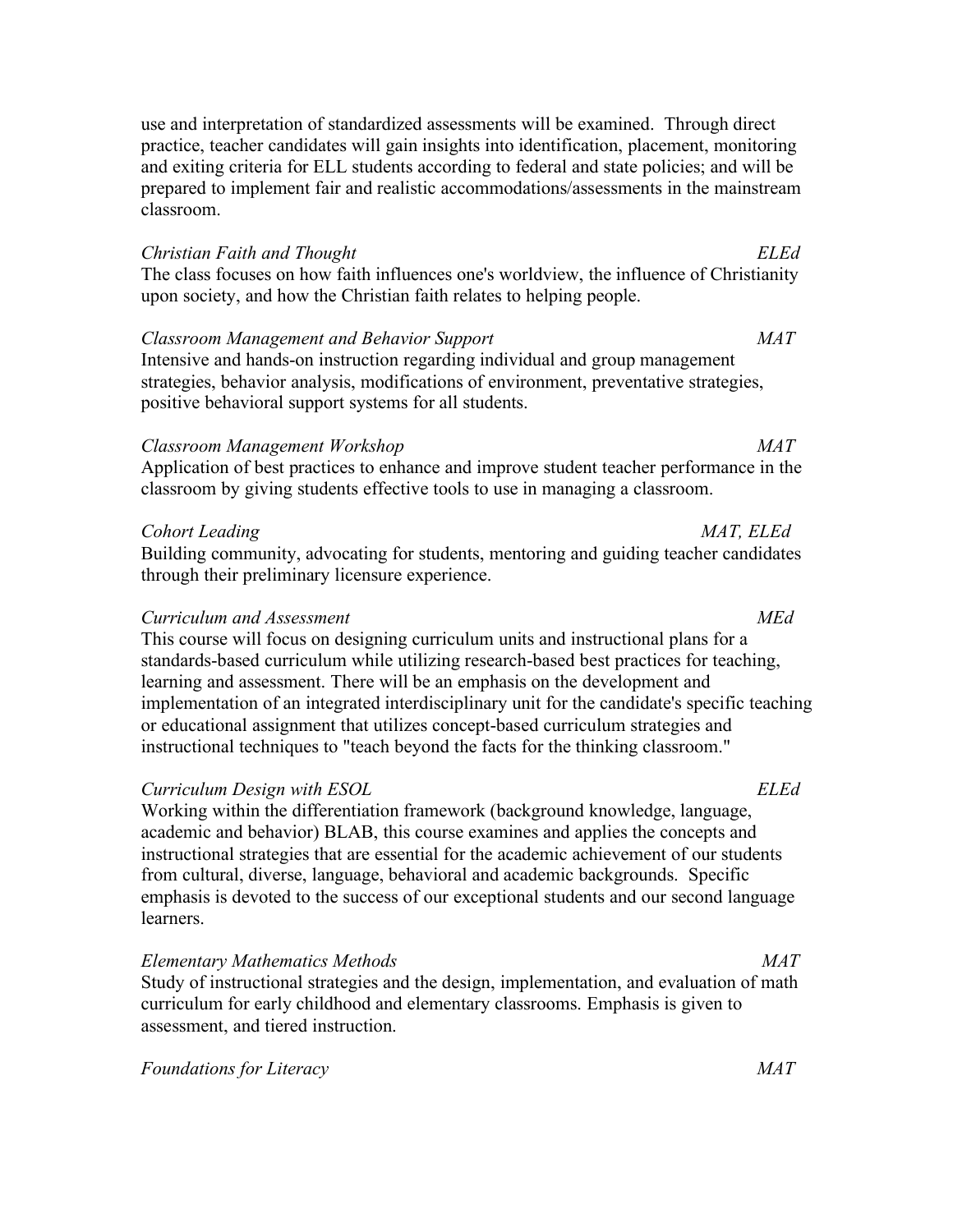| Thoughtful classroom practice depends on sound theory. This course examines some<br>current competing theories, looks at the implications of various literacy theories as they<br>impact classroom decision making, and, through reading and discussion, develop a<br>personal understanding of literacy processes. The linguistic framework of reading and its<br>place in the language arts will also be explored. |             |
|----------------------------------------------------------------------------------------------------------------------------------------------------------------------------------------------------------------------------------------------------------------------------------------------------------------------------------------------------------------------------------------------------------------------|-------------|
| Human Development for Elementary Teachers                                                                                                                                                                                                                                                                                                                                                                            | <b>MAT</b>  |
| Creating an understanding with developmental psychology and learning theory.<br>Introduction to foundations in learning theory and their connections to developmental<br>psychology and learning theory.                                                                                                                                                                                                             |             |
| Language and Literacy Foundations                                                                                                                                                                                                                                                                                                                                                                                    | MAT         |
| Foundational instruction in reading, writing and communication development and<br>instruction. Emphasis is given to assessment, and tiered instruction.                                                                                                                                                                                                                                                              |             |
| Language Arts and Social Studies Methods                                                                                                                                                                                                                                                                                                                                                                             | MAT         |
| Instructional strategies and the design, implementation, and evaluation of language arts<br>curriculum for early childhood and elementary classrooms.                                                                                                                                                                                                                                                                |             |
| Literacy for Children and Adolescents                                                                                                                                                                                                                                                                                                                                                                                | <b>ELEd</b> |
| This course provides an overview of children's and adolescent literature and its use in<br>culturally responsive teaching. Children's and adolescent literature will be explored as a<br>method to provide culturally responsive teaching in relation to diversity and critical<br>literacy areas.                                                                                                                   |             |

Facilitating an understanding of foundations in reading, writing and communication

*History and Foundations of Literacy Learning MAT*

development and instruction. The emphasis is on assessment, RTI, and SpEd.

#### *Multiple Intelligences Workshop MAT*

Integrative workshop teaching the nine multiple intelligences and how to implement these intelligences in lesson plans.

#### *Reading and Writing Methods I ELEd*

This course creates a foundation for teaching listening, speaking, reading, and writing in all grades with a focus on beginning readers and writers. Theory, learner development, diversity, and content knowledge will be applied in lesson and unit planning and in teaching children in the placement. Assessment, planning, teaching and reflection will be modeled and experienced in classroom settings using the CCSS, best practice and attention to the needs of all learners.

### *Reading and Writing Methods II ELEd*

This course builds on the foundation gained in Reading and Writing I and focuses on grade 3-8 readers and writers. Theory, learner development, diversity and content knowledge will be applied in lesson and unit planning and in teaching children in the placement. Assessment, planning, teaching and reflection will be modeled and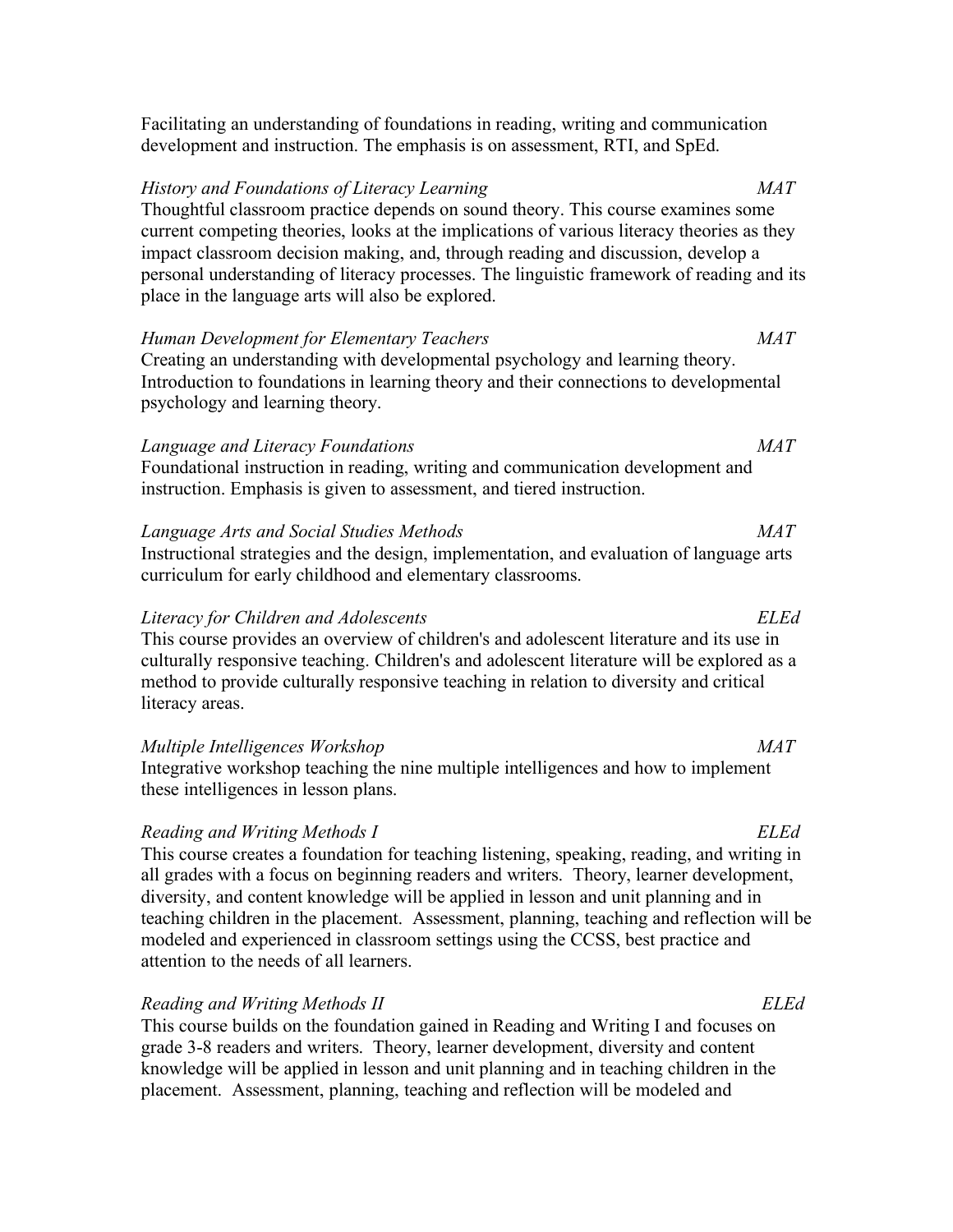experienced in classroom settings using the CCSS, best practice and attention to the needs of all learners.

### *Research Courses MAT*

Graduate level research introduction. Students learn to design and implement action research projects for the practicum using triangulated data

### *Senior Seminar ELEd*

This course assists teacher candidates to synthesize their foundation, methods and content background during the full time clinical experience, including content to prepare the teacher candidates as they transition into the teaching profession. The course content is presented in a professional development workshop while encouraging an understanding of the need for continued growth as teaching professionals as well as additional information on classroom management and differentiation, etc.

# *Student Teaching I and II MAT, ELEd*

The teacher candidate enters the classroom as a co-teacher who is collaborating with a cooperating teacher in developing and presenting instruction that is designed for the success of all students. Successful teaching and completion of a work sample is required. The work sample is a written documentation of the student's ability to teach all students. The practicum is scheduled 5 days a week.

# *Structures for Learning MAT*

Introduction to structures for teaching and learning, lesson planning, unit construction, instructional methods and strategies, differentiation. SPed emphasis on high incidence disabilities.

Directing, and mentoring students through their practicum experiences using data to improve their practice.

# *Teaching in the Middle MAT*

A study of structures, strategies, issues, designs, and possibilities for the organization of middle schools and implementation of curriculum to meet the specific needs of mid-level students.

# *Teaching Schooling and Learning ELEd*

An overview of history and diverse social issues in education and an exploration of teaching as a career. Introduction to the teacher education program at George Fox University. Survey of learning theories and possible applications in the elementary classroom are explored.

# *The Professional Educator MAT*

Historical foundations, theory, school law and policy, ethics, and an introduction to exceptionalities in the classroom and in the law.

# *Supervising MAT, ELEd*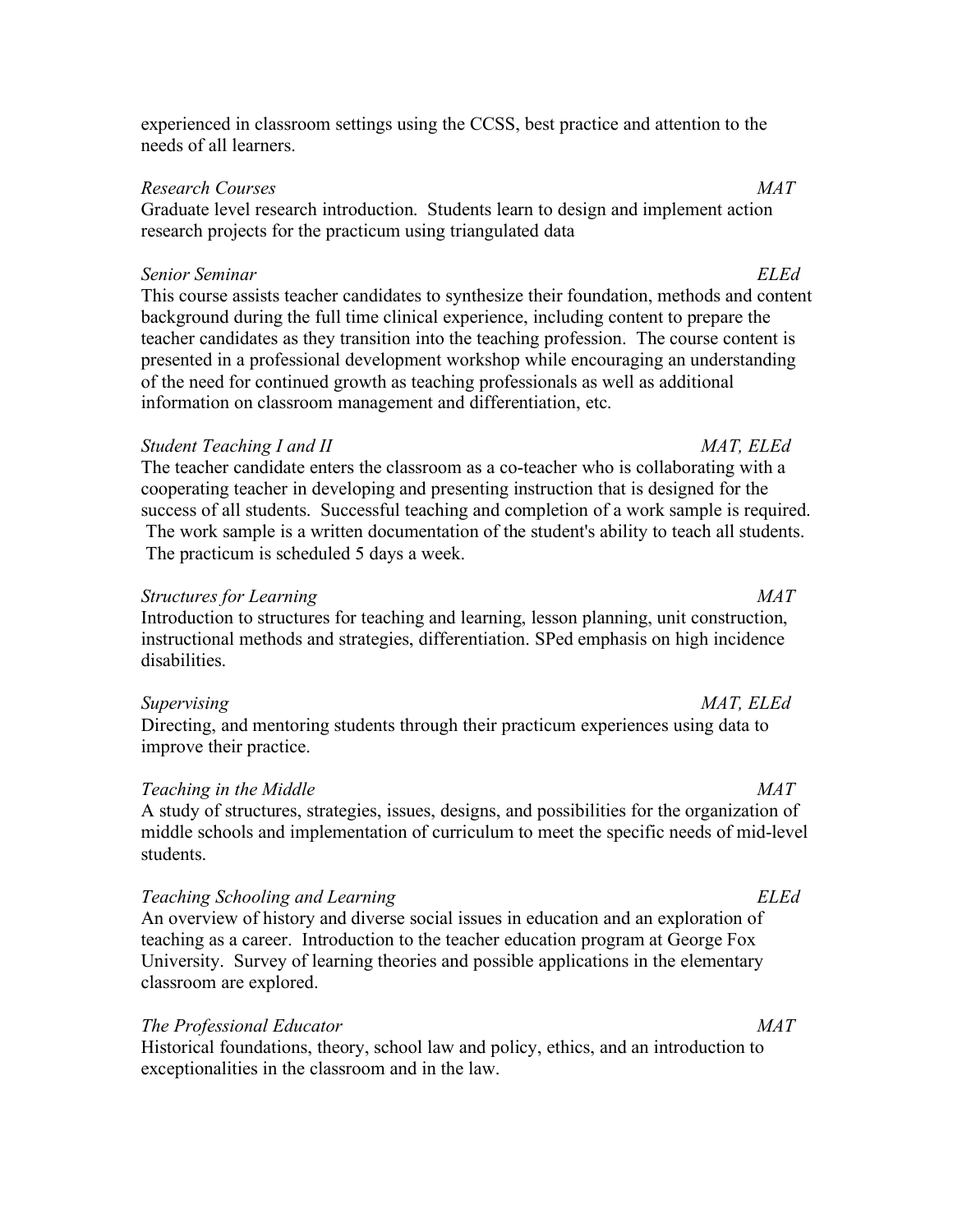### *Trends and Methods of Early Childhood Education MAT*

This course provides an overview of early childhood as a profession in relation to its historical, philosophical and social foundations. Students will examine how these functions influence current thought and be able to translate those theories into practice.

| <b>ADMIISTRATIVE RESPONSIBILITIES</b>                           |              |
|-----------------------------------------------------------------|--------------|
| <b>Co-Chair College of Education</b>                            | 2019-Present |
| <b>Bend LaPine School District Partnership</b>                  | 2017-Present |
| <b>Redmond School District Partnership</b>                      | 2017-present |
| <b>Jefferson County 509J District Partnership</b>               | 2016-present |
| <b>Director or Elementary Education Degree Completion</b>       | 2016-Present |
| <b>Elementary Education Redesign</b>                            | 2017, 2019   |
| <b>Director of Madras ELEd</b>                                  | 2015-16      |
| <b>Curriculum Development MAT</b>                               | 2014-15      |
| <b>MAT Practicum Facilitator</b>                                | 2013-15      |
|                                                                 |              |
|                                                                 |              |
| <b>COMMITTEE WORK</b>                                           |              |
| <b>ELED Revision</b>                                            |              |
| George Fox University                                           | 2019         |
|                                                                 |              |
| <b>ELED Revision</b>                                            | 2017         |
| George Fox University                                           |              |
| <b>ELED Student Support Committee</b>                           | 2015-present |
| George Fox University                                           |              |
|                                                                 |              |
| <b>MeD Revision Committee</b>                                   | 2014-15      |
| George Fox University                                           |              |
|                                                                 |              |
| <b>George Fox University Professional Development Committee</b> | 2012-2016    |
| George Fox University                                           |              |
| <b>ToTL Committee Member</b>                                    | 2015         |
|                                                                 |              |
| <b>OMLC Committee Member</b>                                    | 2015         |

# **SCHOLARSHIP WORK**

Turpen, K. (2020, August). "Strengths Based Teaching." Presentation at Headstart Program, Burns, OR.

Heide, S. & Turpen, K. (2020, October). "Supporting the Pipeline – A Shift in Teacher Preparation" Presentation at the National Forum to Advance Rural Education, Louisville, KY.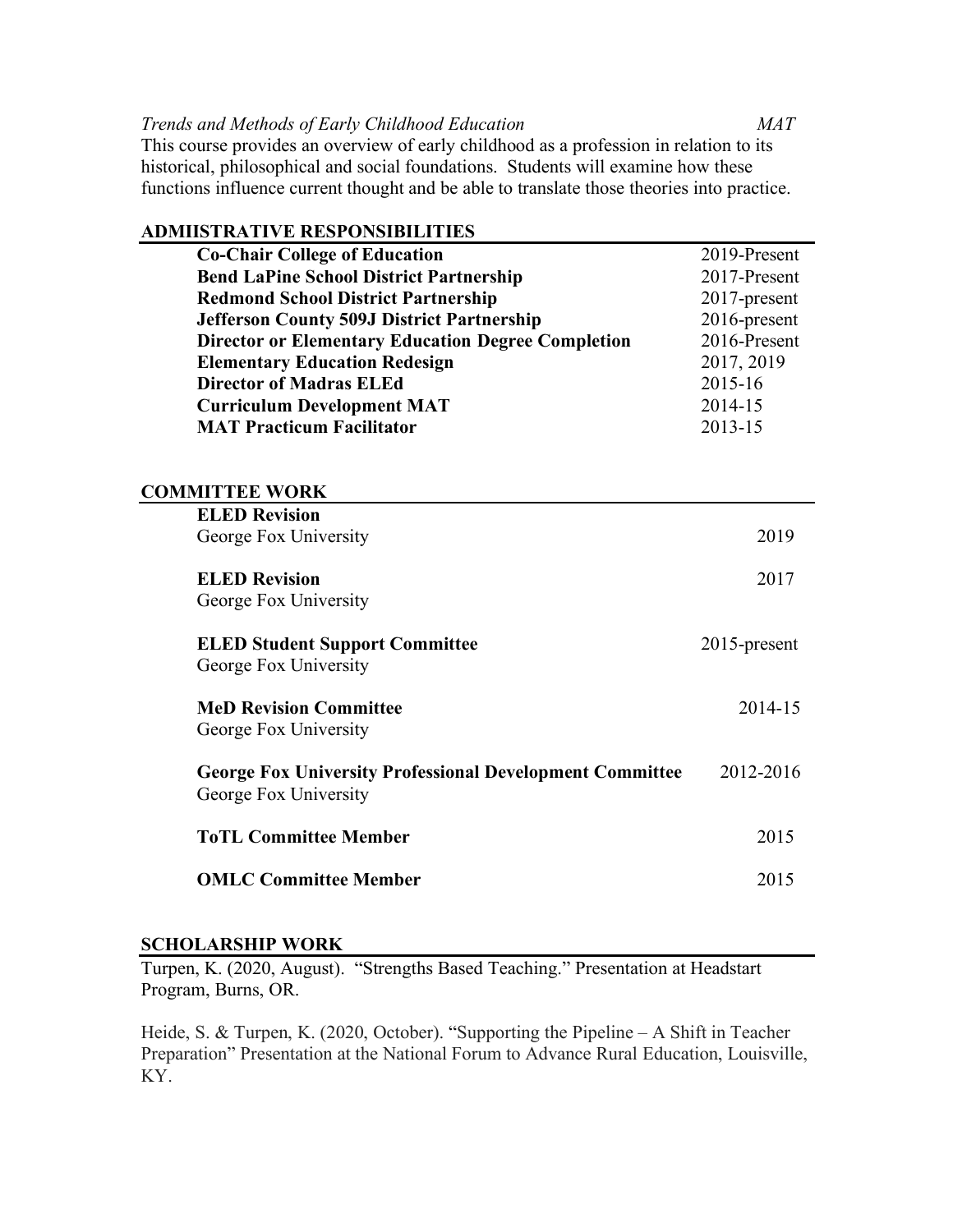Turpen, K. & Heide, S. (2019, March). "Redefining Accountability Through the Lens of Equity." Presentation at the Oregon Association of Teacher Educators, Portland, OR.

Molitor, K., Turpen, K., & Wheaton, K. (2018, November). "A Formative edTPA Model to Support the Diverse Needs of Candidates*.*" Presentation at the edTPA Statewide Conference: Equity, Corvalis, OR.

Turpen, K. (2018). *Examining the lived experiences of nontraditional students in a teacher education program.* (Unpublished doctoral dissertation). George Fox University, Newberg, OR.

Turpen, K. (2018, March). "A Workshop Model." Presentation at Eastern Oregon University, LaGrande, OR.

Turpen, K, Heide S. & Wyland, C. (2017, April). "Teacher Pathway Partnerships." Presentation at COSA, Seaside, OR.

Turpen, K. (2017, August). "How to Avoid Teacher Burnout." Presentation at Headstart Program, Burns, OR.

Turpen, K. & Heide, S. (2017, April). "Grow you Own: A Warm Springs George Fox Partnership." Presentation at Warm Springs k-8 Academy, Warm Springs, OR.

Turpen, K. & Molitor, K. (2017, March). **"**edTPA Innovation: Creating a Comprehensive Program." Presentation at ORATE, Portland, OR.

Turpen, K. (2016, April). "The Multimodal Child." Presentation at the Early Learning Conference, Bend, OR.

Turpen, K. (2016, April). "Tiering Instruction to Meet the Needs of Diverse Learners." Presentation at Oregon Headstart Convention, Bend, OR.

Turpen, K. (2016, February). "Backward Design." Presentation at the Portland International School, Portland OR.

Turpen, K. (2015, April). "Tiering Instruction to Meet the Needs of all Students." Presentation at the McMinnville Headstart Program, McMinnville, OR.

Turpen, K. (2015, April). "Building on the Strengths of Learners to Enhance Educational Experience." Keynote address at the Oregon Headstart Convention, Bend, OR.

Turpen, K. (2015, March). "Transforming Practice by Developing Relationships with Diverse Populations in our Communities." Presentation at HETL, Salt Lake City, UT.

Turpen, K. (2013, March). "Differentiated Instruction." Presentation at Robert Gray Middle School, Portland, OR.